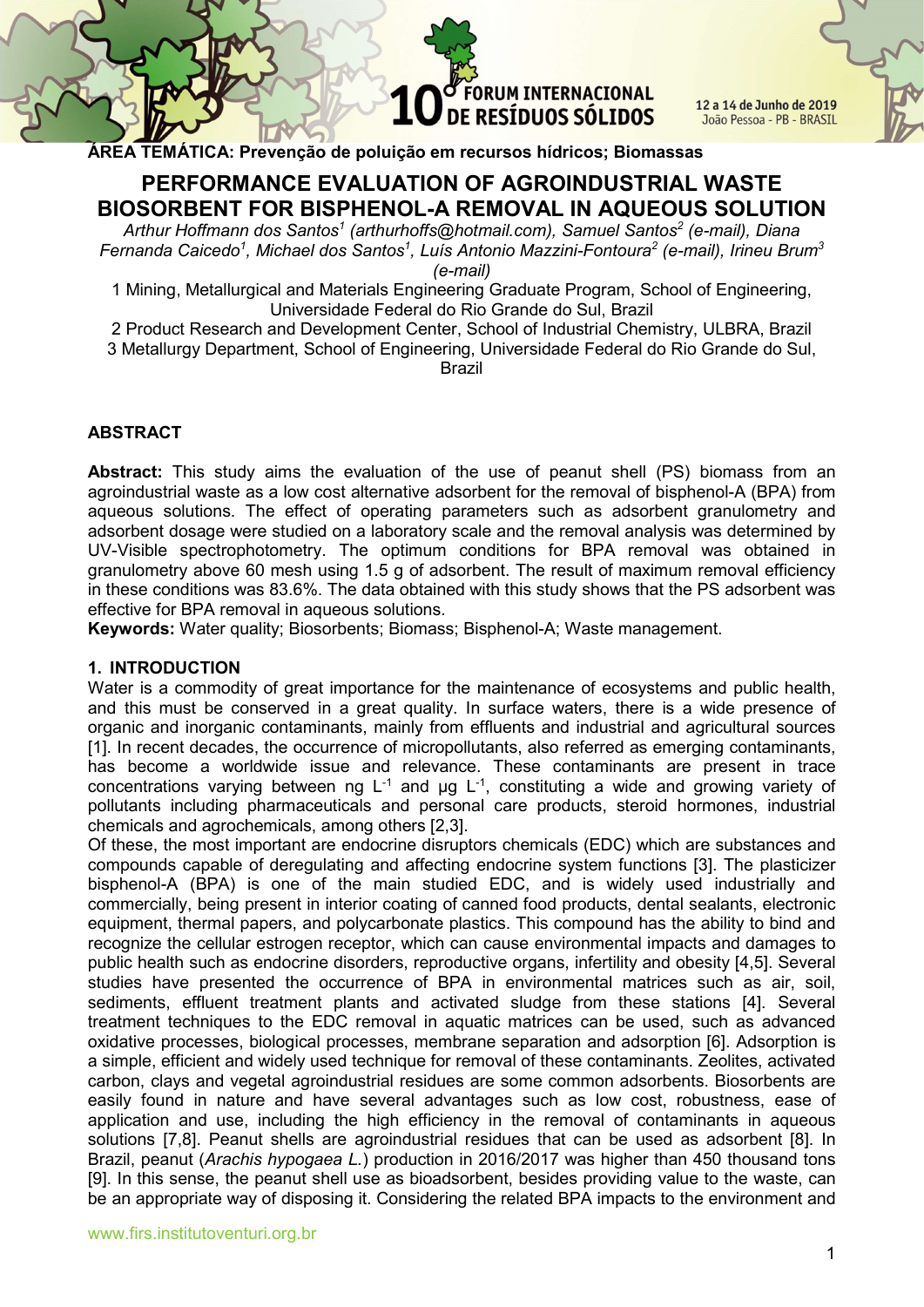## **DRUM INTERNACIONAL** DE RESÍDUOS SÓLIDOS

12 a 14 de Junho de 2019 João Pessoa - PB - BRASIL

public health, this paper evaluated the efficiency of BPA removal in aqueous solution through adsorption process, using peanut shell biomass as adsorbent.

#### 2. OBJECTIVE

The effect of peanut shell biomass granulometry and dosage on the BPA adsorption were the variables studied.

#### 3. METODOLOGY

#### 3.1. Adsorbent

The waste of peanut shells used in this study was collected from a peanut and glucose processing company, located in the municipality of Santo Antônio da Patrulha, Brazil. The waste was firstly washed several times with water to remove dirt and dried in the oven at 50 °C for 24 h. Twigs and straws were manually separated in order to work only with the peanut shells (PS). After that, the PS were grounded and sieved to obtain particle size in the bands: above 42 mesh (3); between 42 mesh and 60 mesh (2), and below 60 mesh (1).

#### 3.2. Adsorbate solution

For this study, BPA was obtained from Sigma-Adrich and used without further purification. BPA stock solutions were prepared by dissolving BPA in methanol (J. T. Backer), and further dilution with distilled water to the concentration of 1,250 g  $L^{-1}$ . Analytical solutions were obtained by dilution.

#### 3.3. Adsorption experiments

The adsorbent was added to 100 ml of a 12.5 mg  $L^{-1}$  BPA aqueous solution A (solution A1). In parallel, the same mass is added to the same volume of pure water (solution A2). The blends are shaken for 1 hour on a Wagner type stirrer in 200 ml screw cap vials and then filtered.

The experiments were performed according to Doelert's two-variable experimental design, with the combinations presented in Table 1.

| Point          | m(g) | G              |
|----------------|------|----------------|
| 1.1            | 0.9  | $\overline{2}$ |
| 1.2            | 0.9  | $\overline{2}$ |
| 1.3            | 0.9  | $\overline{2}$ |
| $\overline{2}$ | 0.3  | $\overline{2}$ |
| 3              | 0.6  | 3              |
| 4              | 1.2  | 3              |
| 5              | 1.5  | $\overline{2}$ |
| 6              | 1.2  | 1              |
| 7              | 0.6  |                |

#### Table 1. Adsorption experiments: mass (m) and particle size (G) of the adsorbent.

#### 3.4. Removal analysis

Concentration of BPA in the aqueous solution (solution 1) after adsorption was determined by molecular absorption spectrophotometry in UV-Visible by external standardization and calibration by analytical curve. Reference solutions were produced in experiments identical to adsorption in pure water without BPA (solution 2). Absorbance readings from solution 1 were performed at 275 nm in triplicate in 1 cm quartz cuvettes using solution 2 as reference. In the construction of the analytical curve, the absorbances of the analytical solutions were also measured in triplicate, but using distilled water as reference.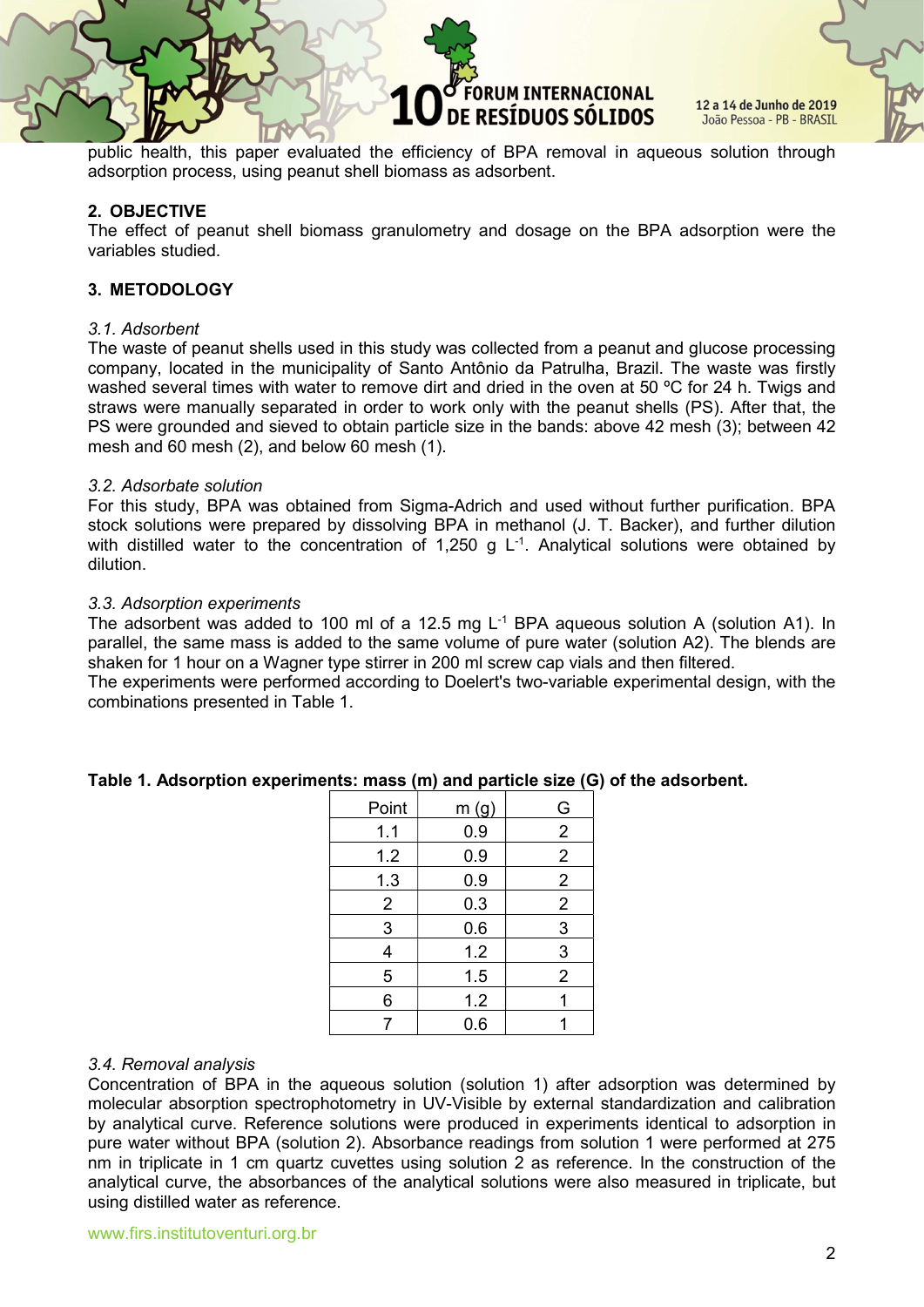ORUM INTERNACIONAL DE RESÍDUOS SÓLIDOS

12 a 14 de Junho de 2019 João Pessoa - PB - BRASIL

## 4. RESULTS AND DISCUSSIONS

The effects of adsorbent granulometry level and amount on the BPA removal from aqueous solutions are summarized on the Table 1.

#### Table 2: Adsorption efficiency on the of BPA removal (%): the effect of granulometry level (G) and mass of adsorbent (m).

|    | m(g) |      |      |      |      |
|----|------|------|------|------|------|
| G. | 0.3  | 0.6  | 0.9  | 1.2  | 1.5  |
| 3  |      | 34.9 |      | 74.2 |      |
|    | 17.7 |      | 64.3 |      | 83.6 |
|    |      | 63.7 |      | 76.2 |      |

Adsorptions experiments were performed in 1 h period. Although the short period, removals were observed as high as 84 %. As expected, the smaller the particle size (granulometry size 1), the higher the efficiency. By its turn, the adsorption was increased when a higher amount of adsorbent was used [10].

#### 5. CONCLUSION

Powdered peanuts shells were evaluated as adsorbent for BPA removing from aqueous solutions. Experiments have demonstrated the high ability of peanuts shells as bioadsorbent, and BPA removal as high as 84 % were observed. As expected, lower granulometry and higher amounts of the adsorbent increased the contaminant removal from aqueous solution.

### REFERÊNCES

[1]PETRIE, B., BARDEN, R., KASPRZYZK-HORDERN, B. A review on emerging contaminants in wastewaters and the environment: Current knowledge, understudied areas and recommendations for future monitoring. Water Research. April 2015, Vol. 72, Pages 3-27.

[2]LUO, Y., GUO, W., NGO, H. N., NGHIEM, L.D., HAI, F.I., ZHANG, J., LIANG, S., WANG, X. C. A review on the occurrence of micropollutants in the aquatic environment and their fate and removal during wastewater treatment. Science of the Total Environment. 2014, Vols. 473-474, p. 619–641.

[3]NAIDU, R., ESPANA, V. A. A., LIU, Y., JIT, J. Emerging contaminants in the environment: Risk-based analysis for better management. Chemosphere. 154, 2016, Vols. 350-357.

[4]YU, X., XUE, J., YAO, H., WU, Q., VENKATESAN, A. K., HALDEN, R. U., KANNAN, K. Occurrence and estrogenic potency of eight bisphenol analogs in sewage sludge from the U.S. EPA targeted national sewage sludge survey. Journal of Hazardous Materials. 299, 2015, Vols. 733–739.

[5]NUNES, J. A. C. Efeitos da exposição ao bisfenol A na função testicular e reprodutiva [Dissertação]. Covilhã : Universidade da Beira Interior, 2014.

[6]RODRIGUEZ-NARVAEZ, O. M., PERALTA-HERNANDEZ, J. M., GOONETILLEKE, A., BANDALA, E. R. Treatment technologies for emerging contaminants in water: A review. Chemical Engineering Journal. 323, 2017, Vols. 361–380.

[7]HARTONO, M. R., ASSAF, A., THOUAND, G., KUSHMARO, A., CHEN, X., MARKS, R. S. Use of Bamboo Powder Waste for Removal of Bisphenol A. Water, Air, & Soil Pollution. 226: 382, 2015.

[8]BOUMCHITA, S., LAHRICHI, A., BENJELLOUN, Y., LAIRINI, S., NENOV, V., ZERROUQ, F. Application of Peanut shell as a low-cost adsorbent for the removal of anionic dye from aqueous solutions. Journal of Materials and Environmental Sciences. V. 8, Issue , Page 2353- 2364, 2017.

[9]COMPANHIA NACIONAL DE ABASTECIMENTO (CONAB). Acompanhamento da Safra Brasileira de Grãos. V.5 – Safra 2017/18 – N.7 – Sétimo levantamento. Abril, 2018. Avaiable in: